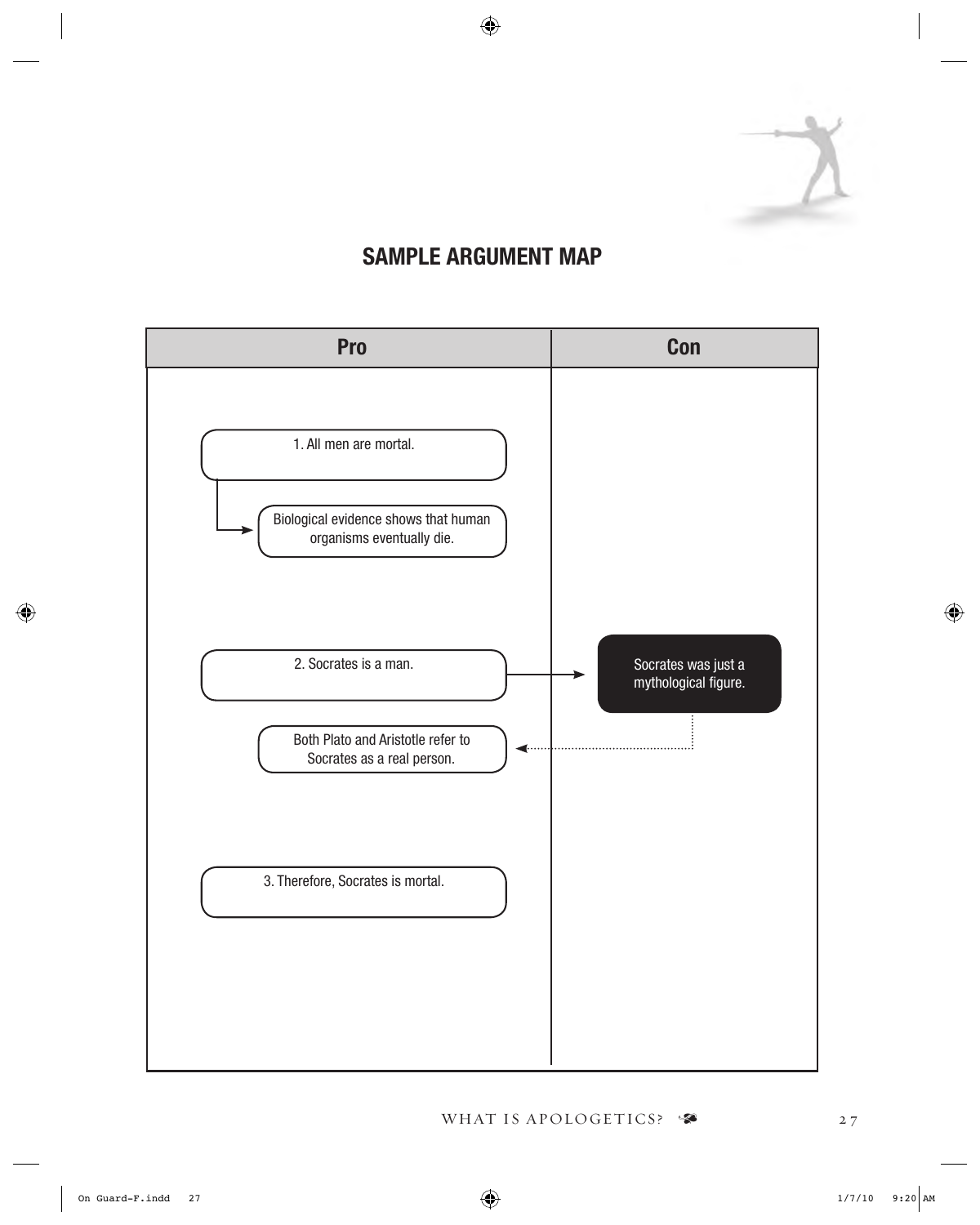

#### CHAPTER OUTLINE

- I. If God does not exist, then all human life as well as every individual life will eventually be destroyed.
- II. If there is no God and no life beyond the grave, then life itself has no objective meaning, value, or purpose.
	- A. Meaning
		- 1. Without immortality your life has no ultimate signifcance and makes no diference to the world's outcome.
		- 2. Without God there is no broader framework within which man's life can be seen to matter.
	- B. Value
		- 1. Without immortality there is no moral accountability, and your moral choices become inconsequential.
		- 2. Without God moral values are just delusions ingrained into us by evolution and social conditioning.
	- C. Purpose
		- 1. Without immortality your only destination is extinction in death.
		- 2. Without God there is no purpose for which you came into this world.
- III. It is impossible to live consistently and happily with an atheistic worldview.
	- A. If we live happily as atheists, it is only by inconsistently affirming meaning, value, and purpose for our lives, despite the lack of foundation for them.
	- B. If we live consistently as atheists, we shall be profoundly unhappy and even in despair because we know our lives are really meaningless, worthless, and purposeless.
- IV. Biblical Christianity challenges the worldview of modern man.
	- A. According to biblical Christianity God exists and life does not end at the grave.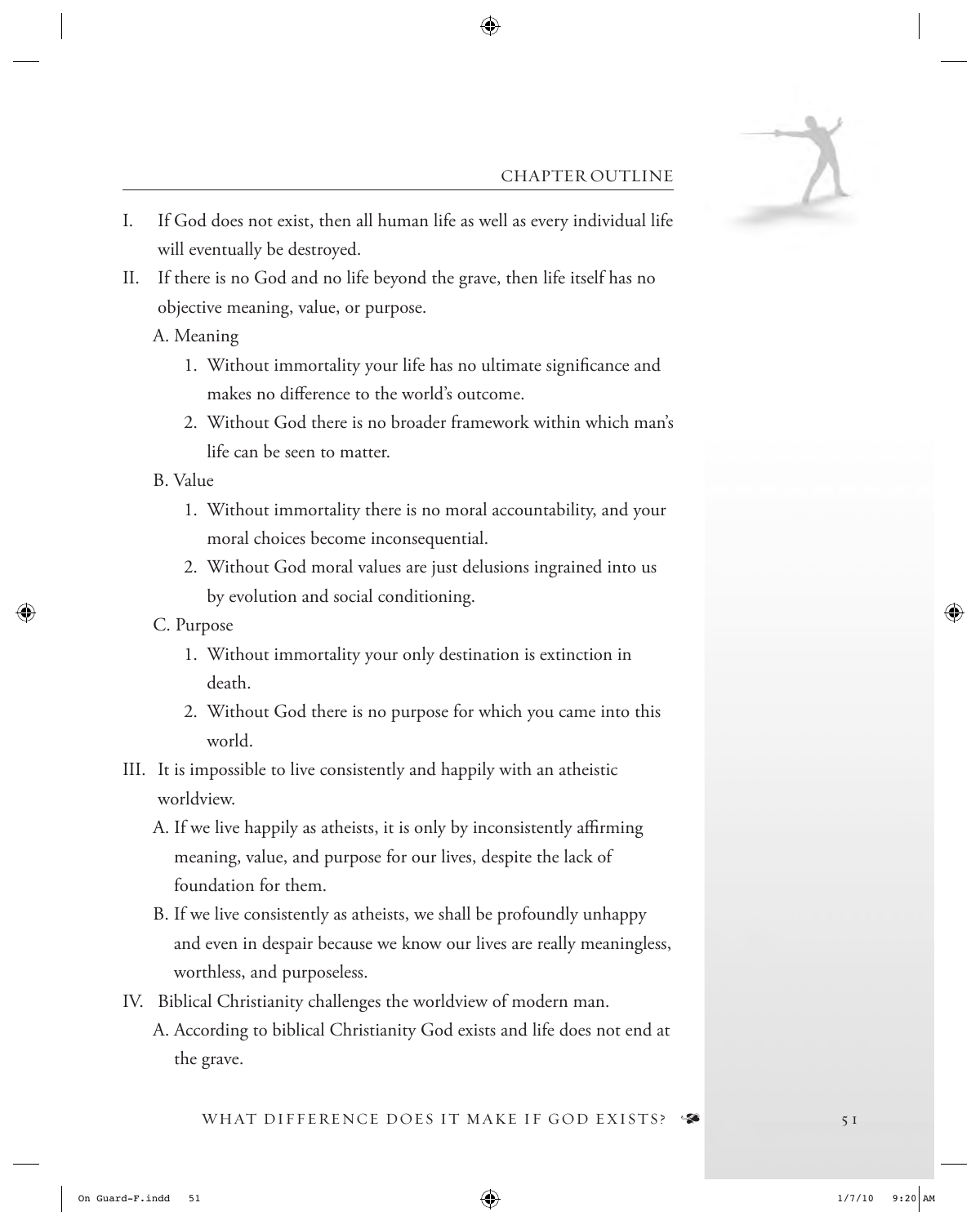- B. Biblical Christianity thereby affirms the two conditions sufficient for a meaningful, valuable, and purposeful life: God and immortality.
- C. Biblical Christianity therefore supplies a framework within which one can live consistently and happily.
- D. So why not look into the truth of biblical Christianity?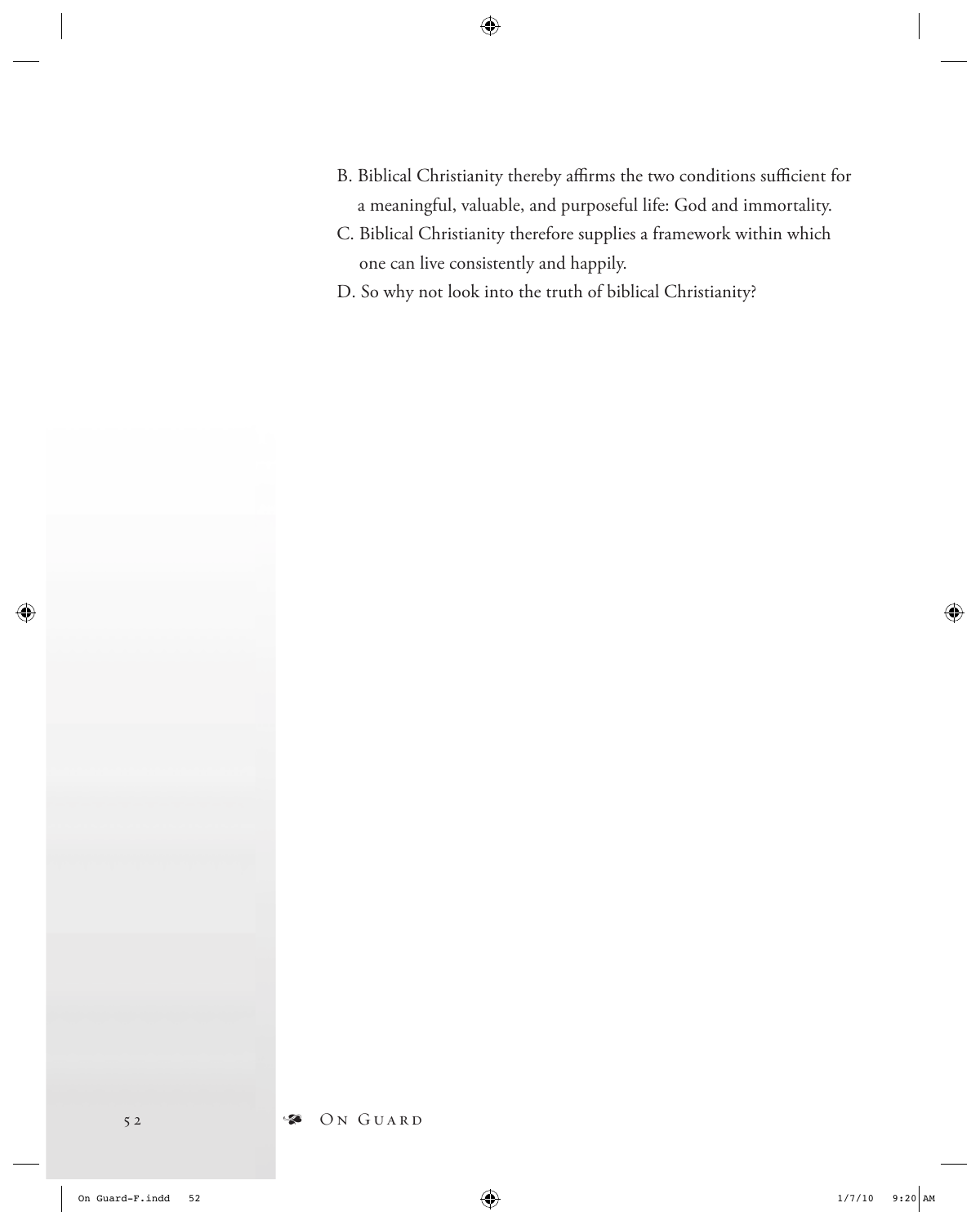# LEIBNIZ'S COSMOLOGICAL ARGUMENT

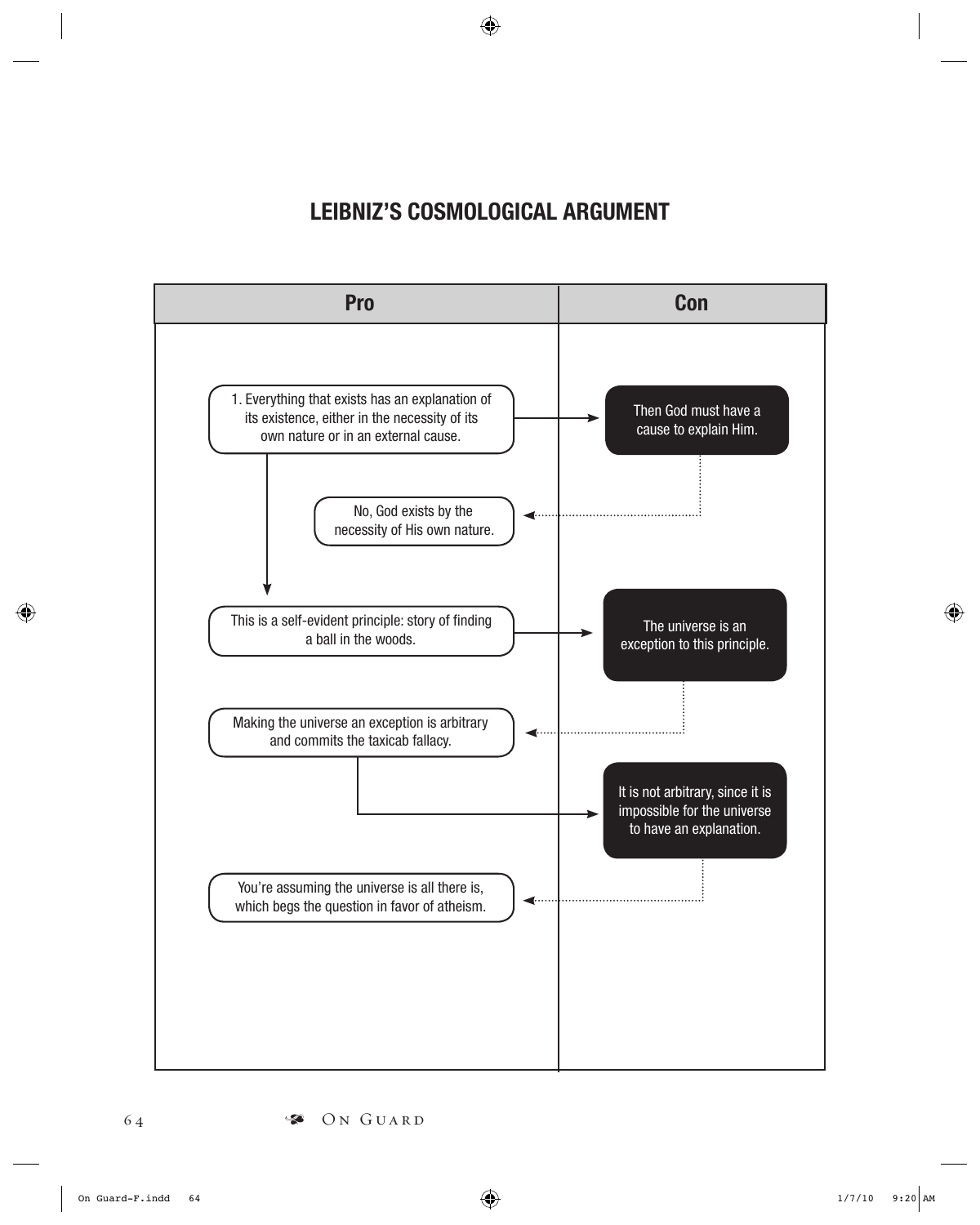

# LEIBNIZ'S COSMOLOGICAL ARGUMENT (cont.)

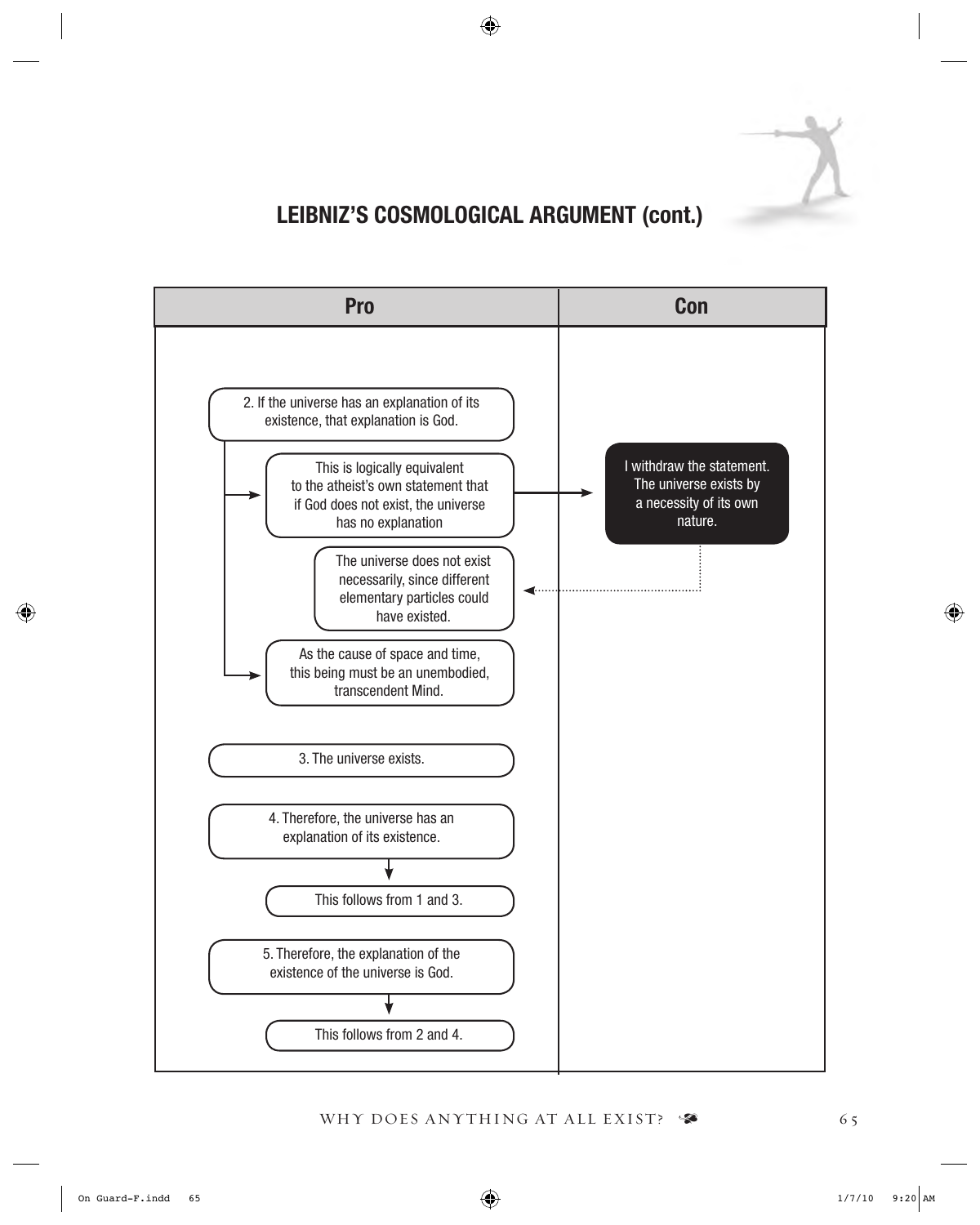# THE *KALAM* COSMOLOGICAL ARGUMENT

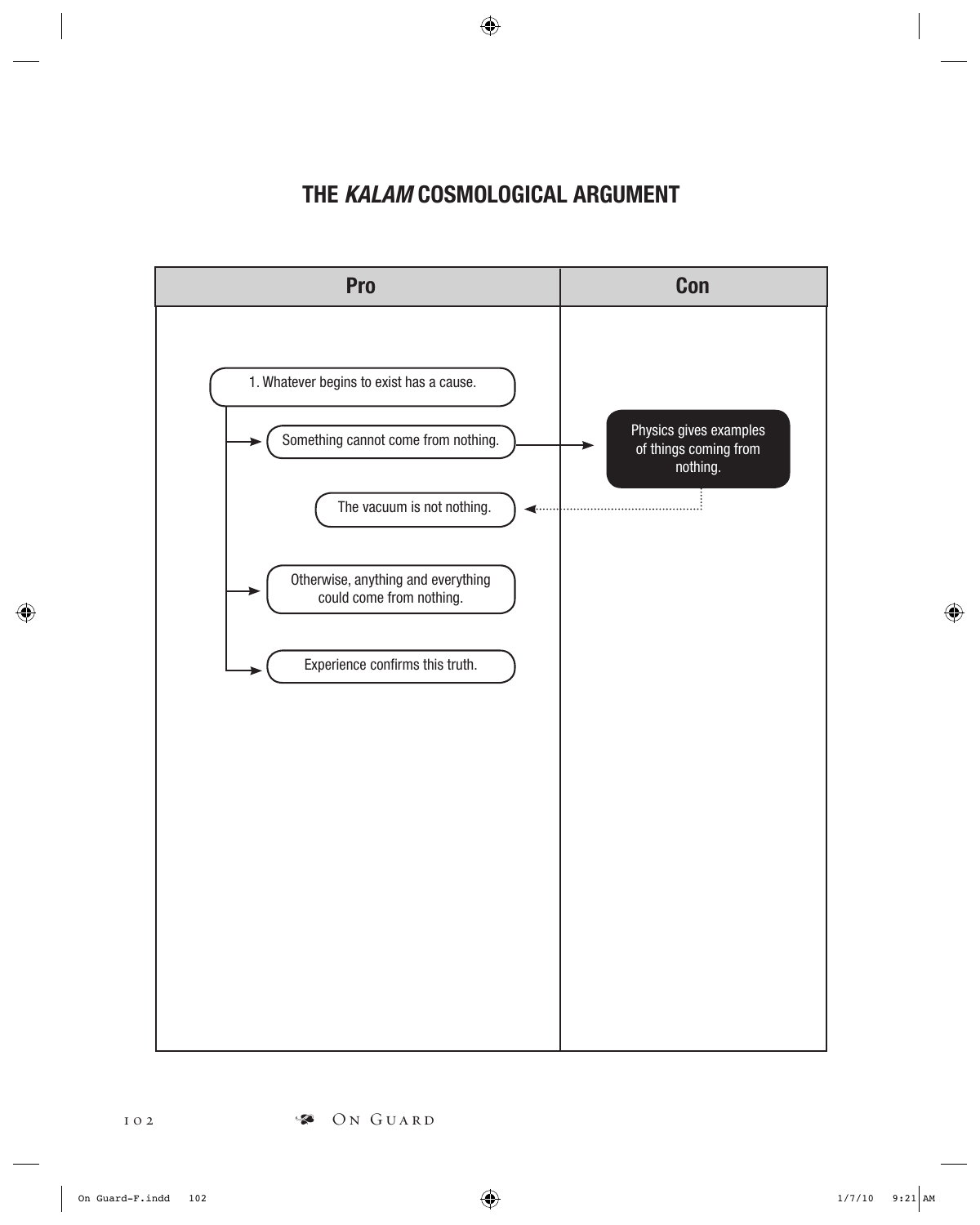

#### THE *KALAM* COSMOLOGICAL ARGUMENT (cont.)

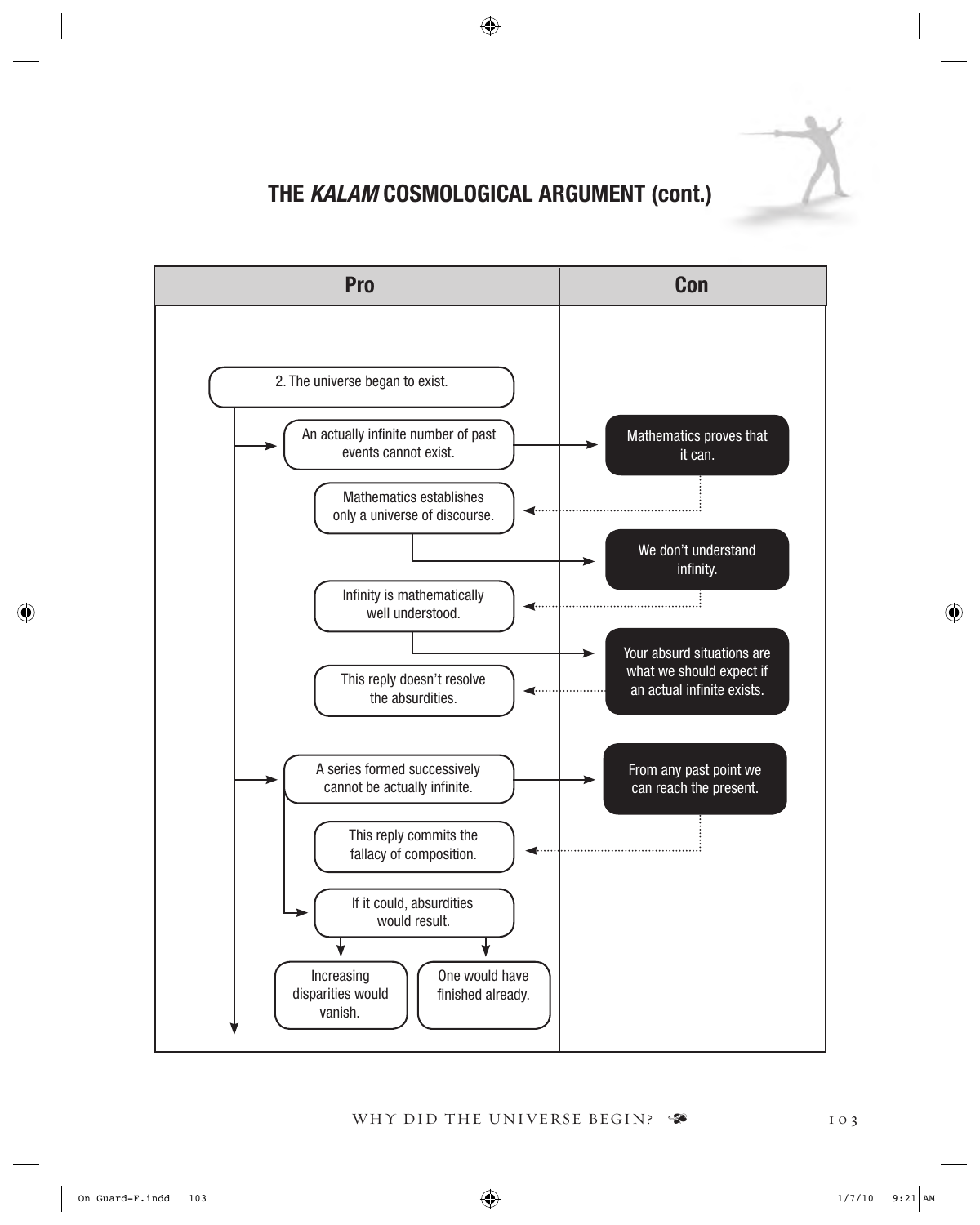# THE *KALAM* COSMOLOGICAL ARGUMENT (cont.)

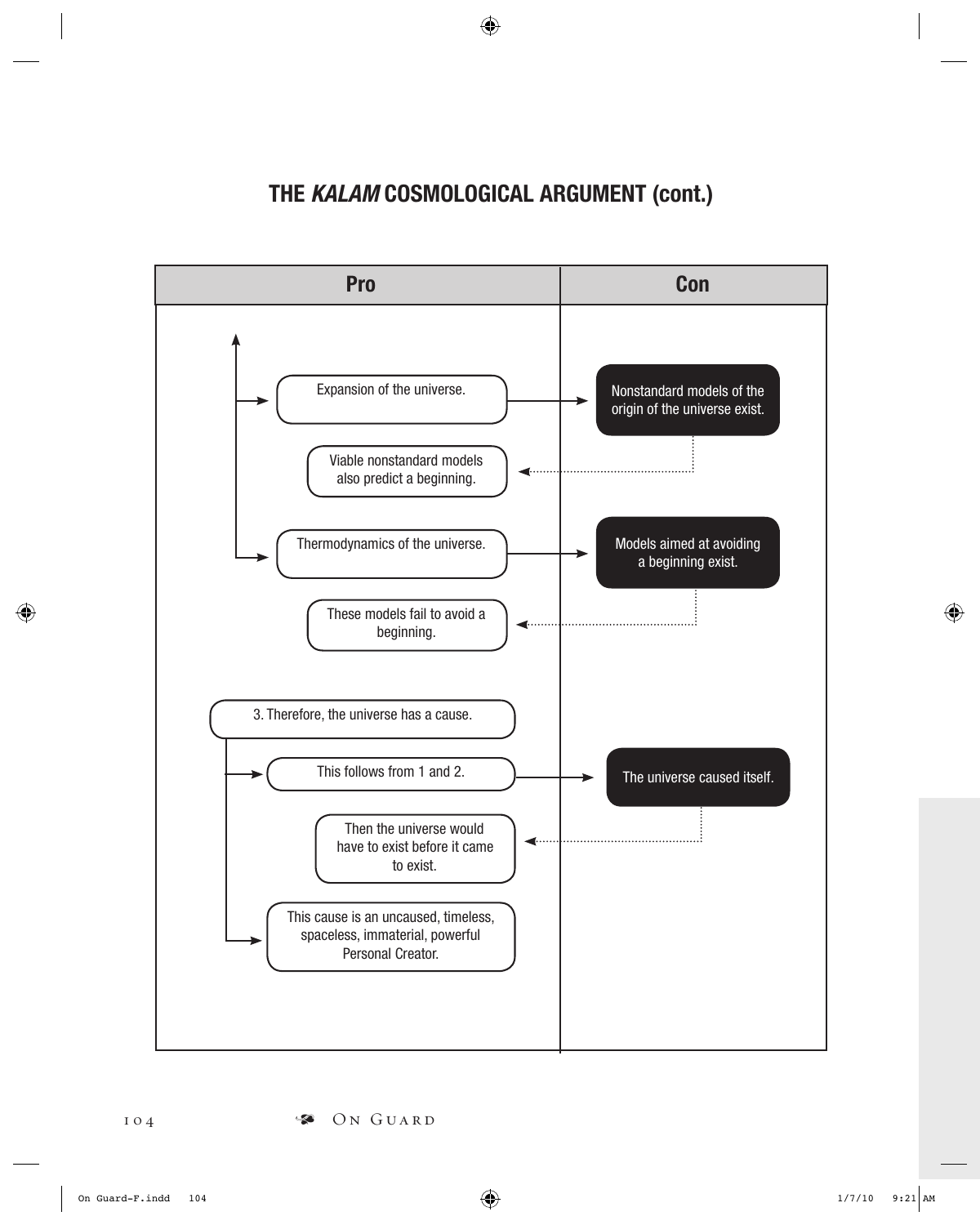

# THE DESIGN ARGUMENT

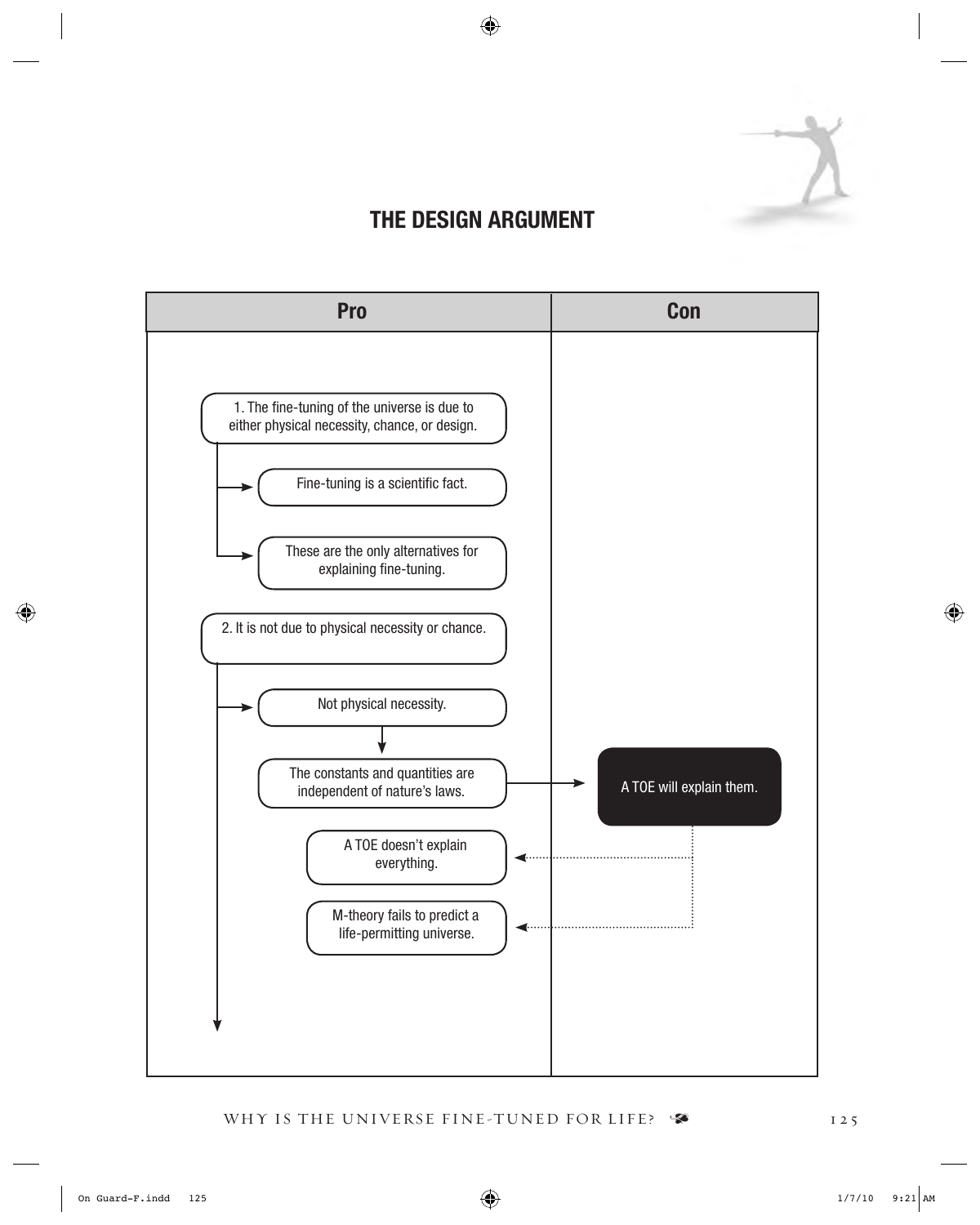# THE DESIGN ARGUMENT (cont.)

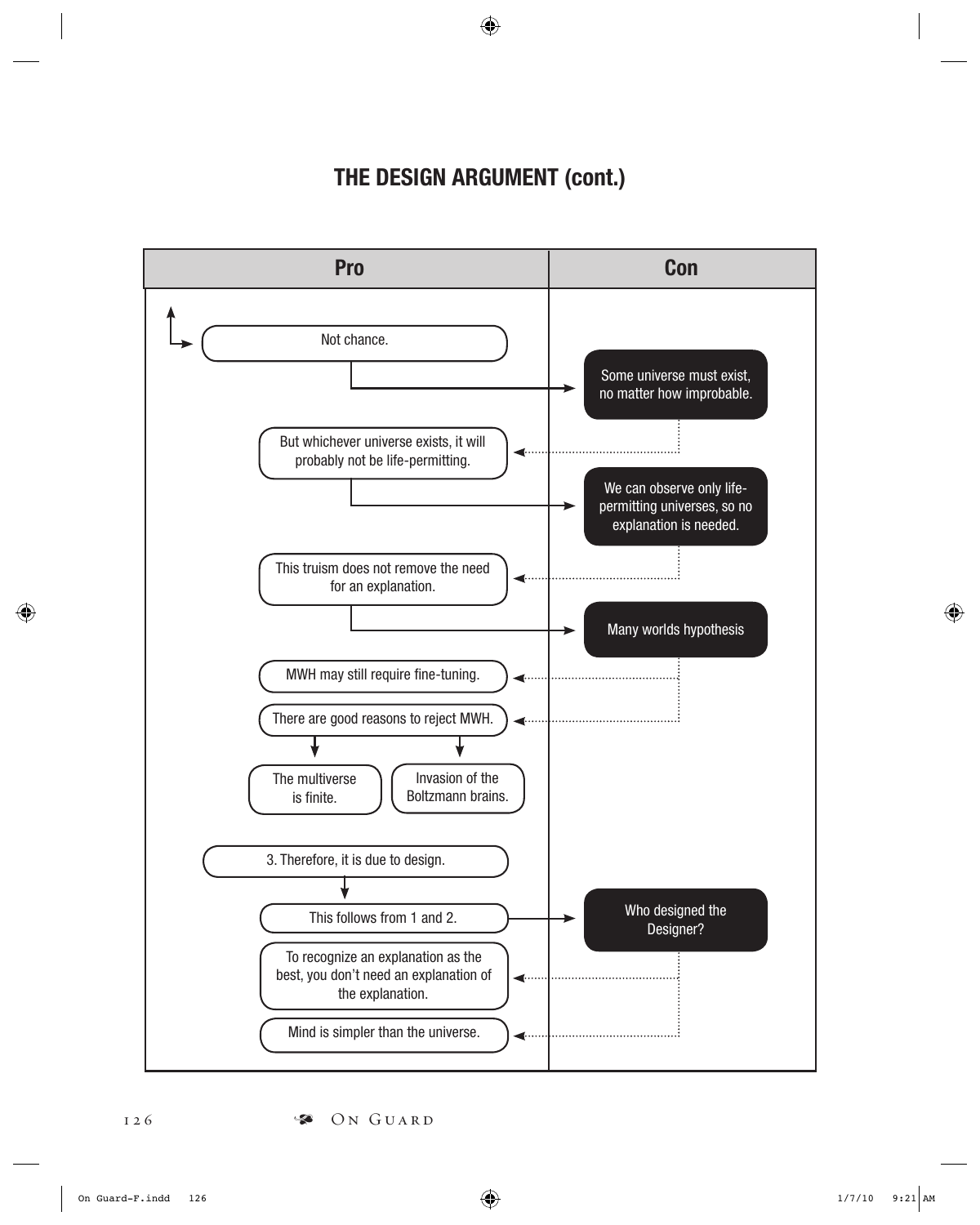# THE MORAL ARGUMENT

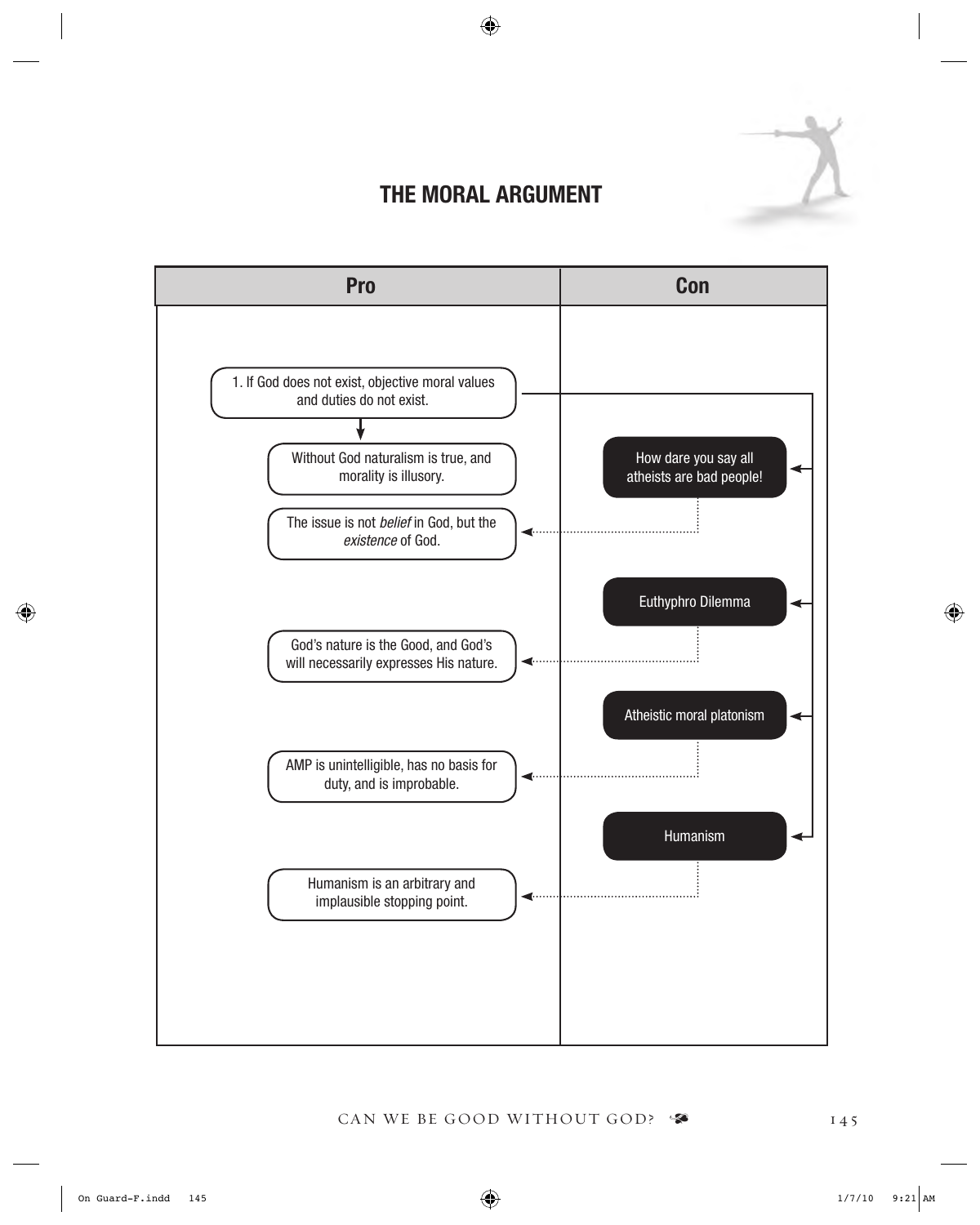# THE MORAL ARGUMENT (cont.)

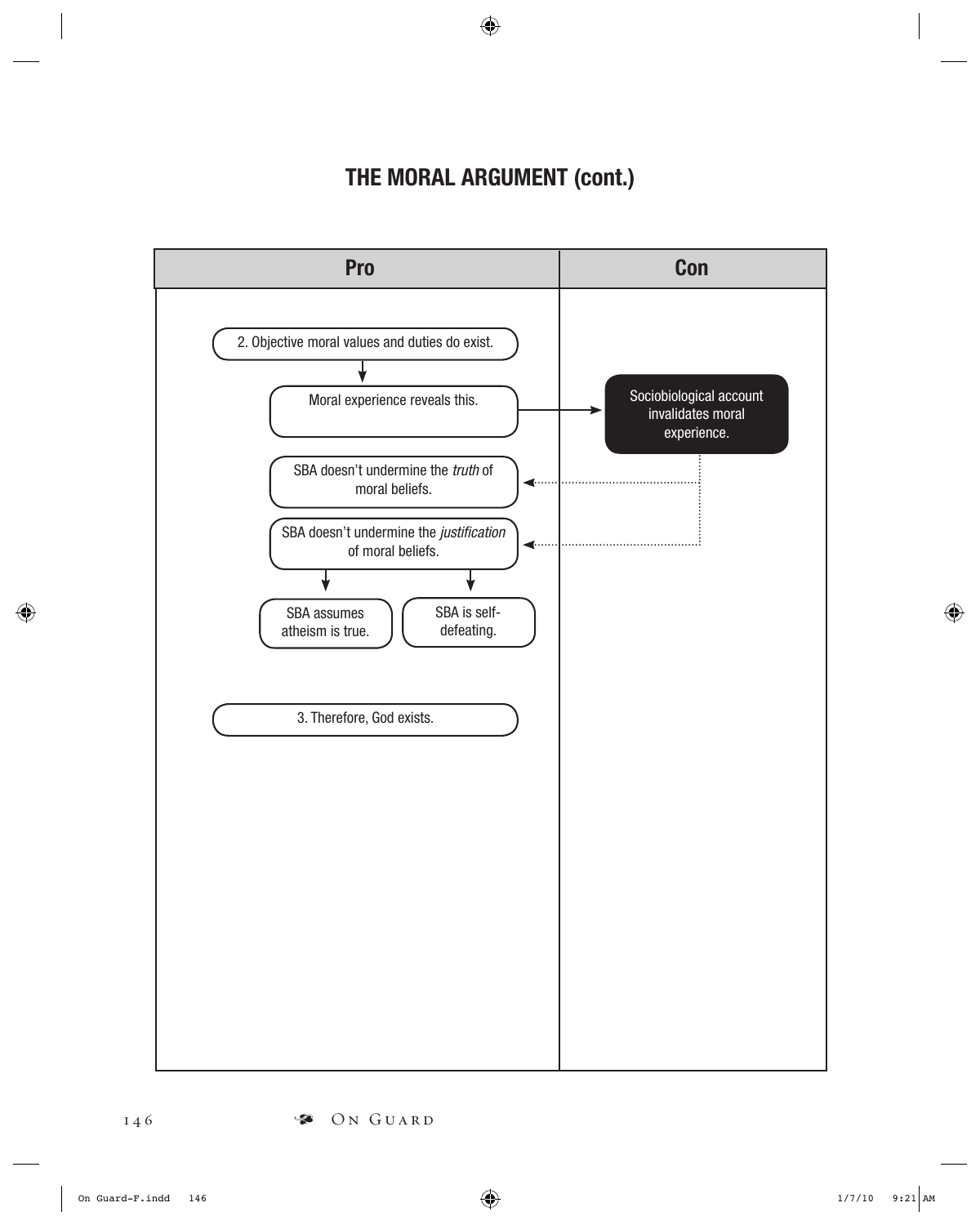#### THE PROBLEM OF SUFFERING

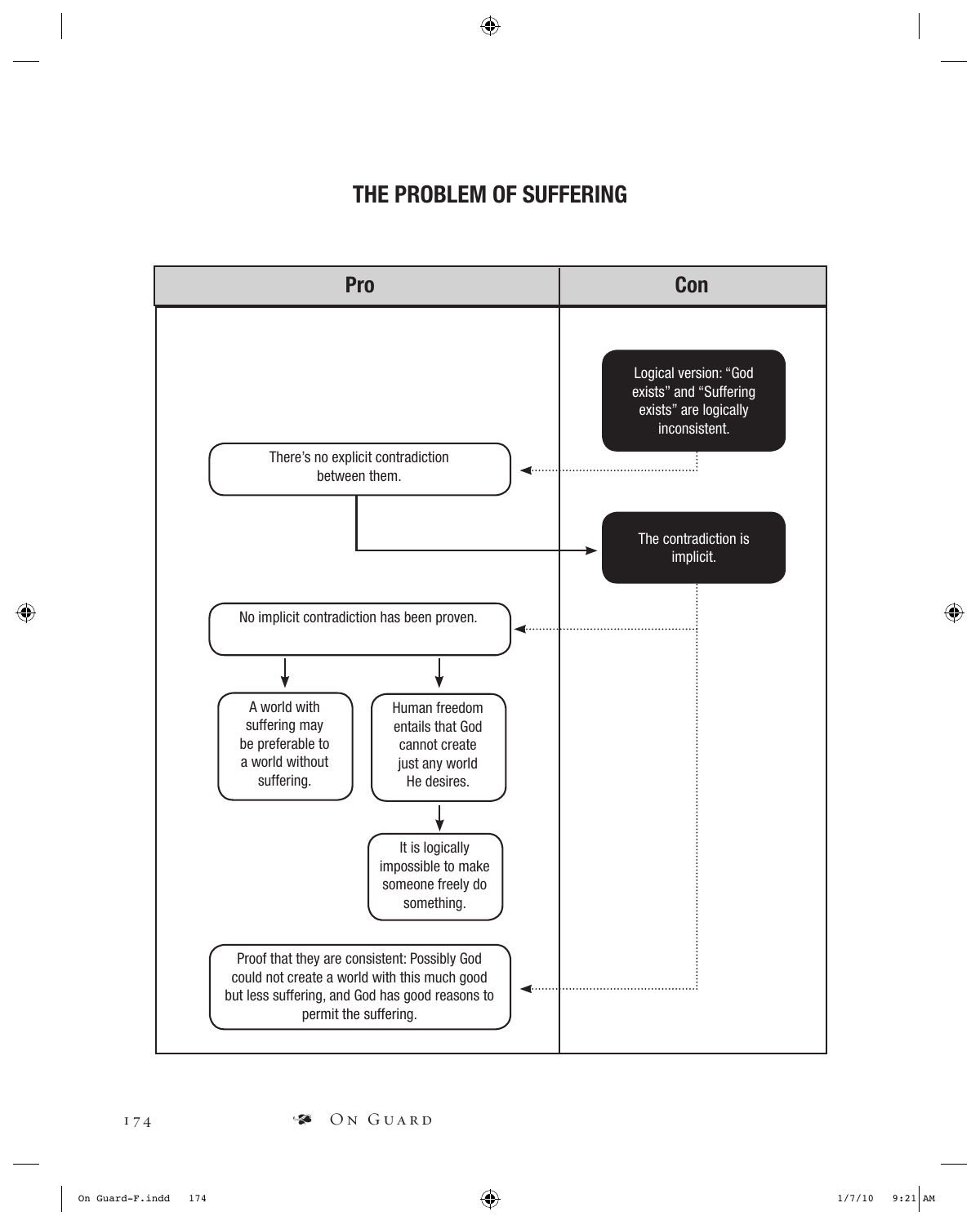

# THE PROBLEM OF SUFFERING (cont.)

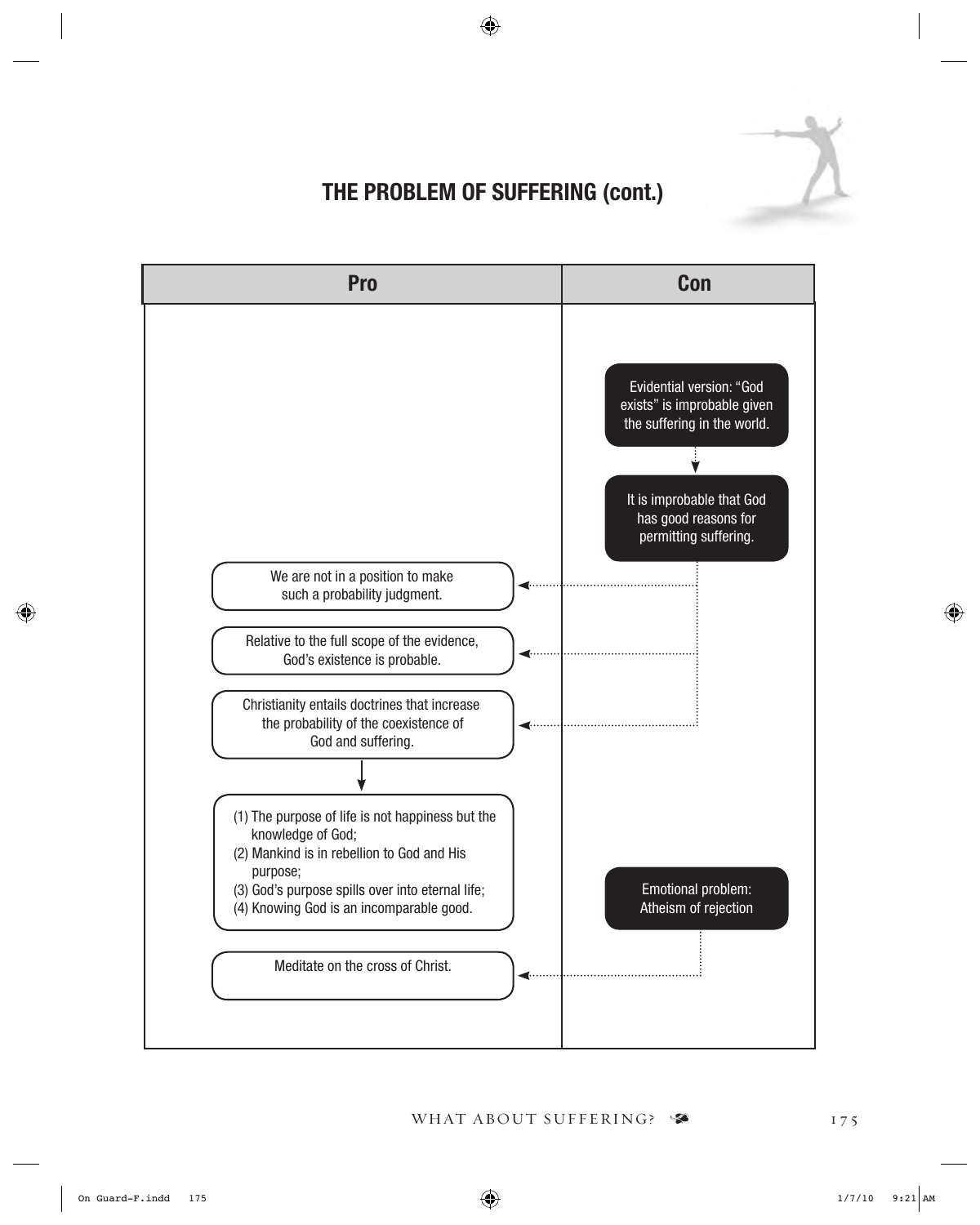#### A CASE FOR JESUS' RADICAL SELF-UNDERSTANDING

- I. Jesus had a divine-human self-understanding.
	- A. The worship of Jesus by monotheistic Jews as God incarnate within twenty years of His death requires an adequate cause to be found in Jesus' own claims.
	- B. Explicit claims
		- 1. Messiah
			- a. The belief in the early church that Jesus was the Messiah requires an adequate cause.
			- b. Peter's confession (Mark 8:27–30)
			- c. Jesus' answer to John the Baptist (Matt. 11:2-6; Luke 7:19–23)
			- d. Jesus' triumphal entry (Mark 11:1–11; John 12:12–19)
			- e. Jesus' action in the temple (Mark 11:15–17)
			- f. Jesus' condemnation by the Sanhedrin (Mark 14:61–65)
			- g. Jesus' crucifxion as "King of the Jews" (Mark 15:26)
		- 2. The Son of God
			- a. Parable of the vineyard (Mark 12:1–9)
			- b. "No one knows the Father but the Son" (Matthew 11:27)
			- c. "No one knows … not even the Son" (Mark 13:32)
			- d. Jesus' trial confession (Mark 14:60–64)
		- 3. The Son of Man
			- a. Jesus' favorite title
			- b. Reference to the divine-human fgure of Daniel 7 (Dan.
				- 7:13–14)
			- c. Jesus' trial confession (Mark 14:60–64)

#### C. Implicit claims

- 1. Jesus' preaching of the kingdom of God (Matt. 19:28)
- 2. Jesus' authority
	- a. The content and style of Jesus' teaching (Matt.  $5:31-32$ )
	- b. "Truly, I say to you" (Mark 8:12; 9:1; etc.)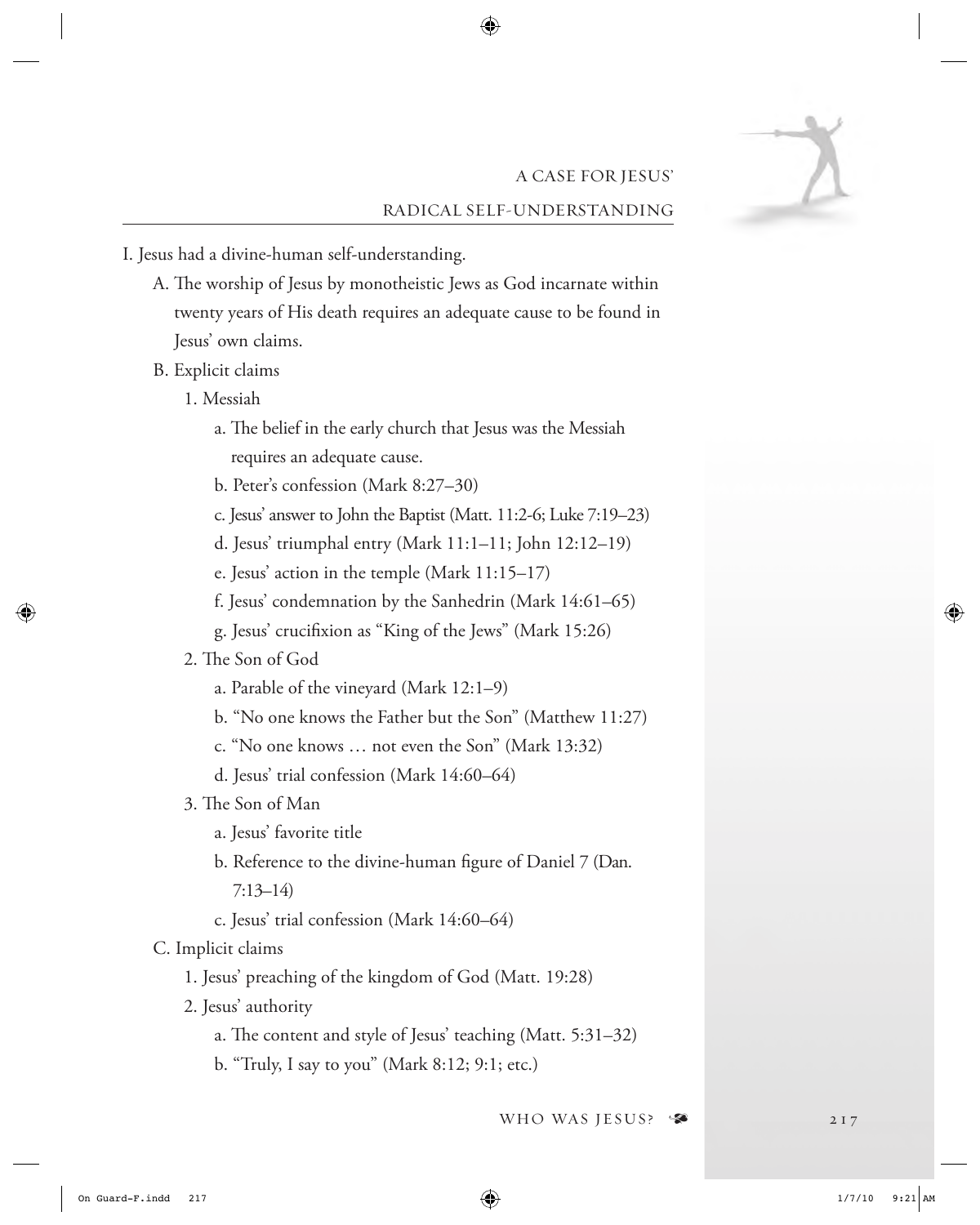- c. Jesus' role as an exorcist (Luke 11:20)
- d. Jesus' claim to forgive sins (Mark 2:1–12)
- 3. Jesus' miracles (Matt. 11:4–5)
- 4. Jesus' role as Judge (Luke 12:8–9)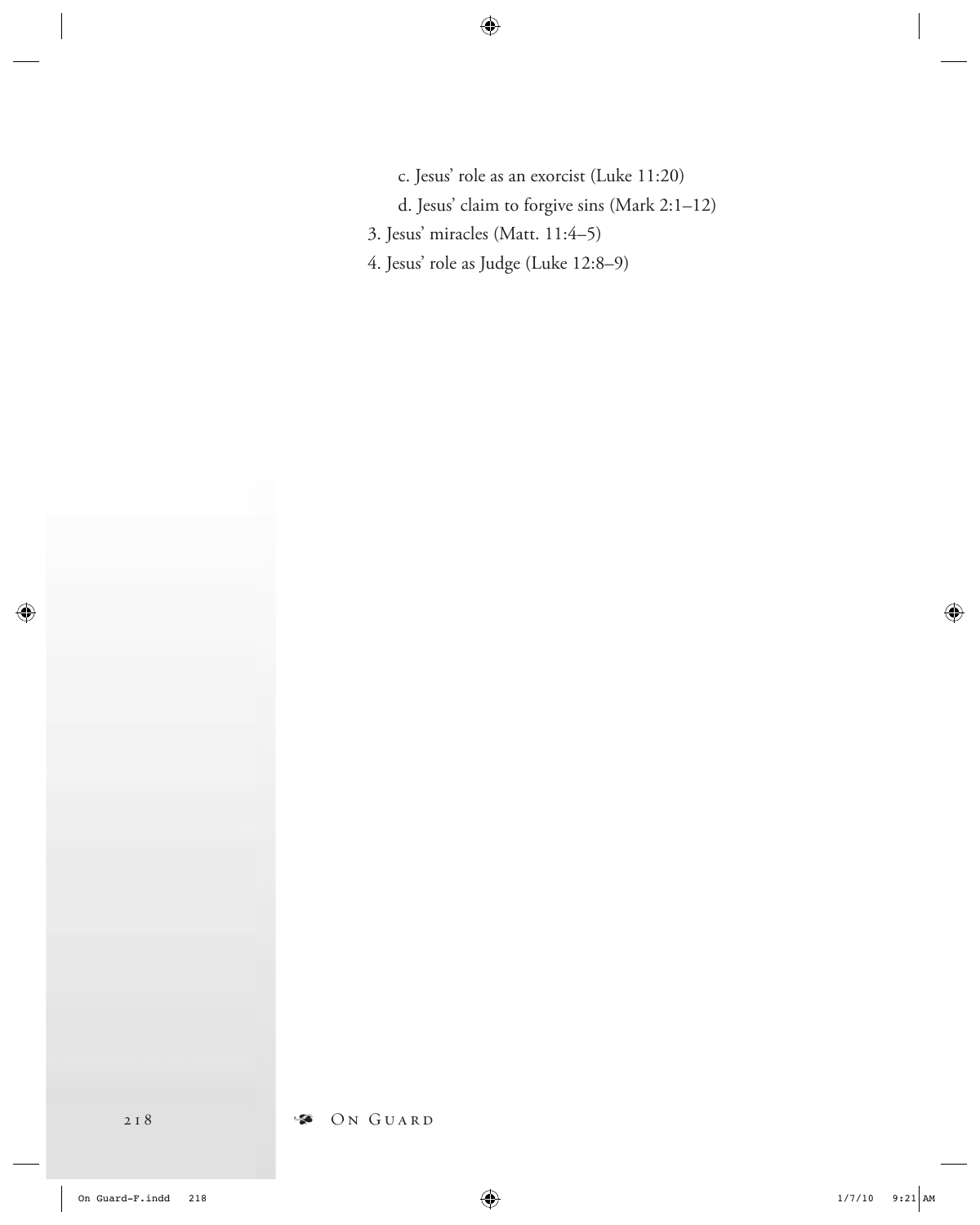#### A CASE FOR THE HISTORICITY OF JESUS' RESURRECTION

- I. Determining the evidence to be explained
	- A. Jesus' tomb was found empty by a group of His women followers on the frst day of the week following His crucifxion.
		- 1. The historical reliability of the story of Jesus' burial supports the empty tomb.
		- 2. The story of Jesus' empty tomb is independently reported in very early sources.
		- 3. Mark's story is simple and lacks legendary development.
		- 4. The tomb was discovered empty by women.
		- 5. The earliest Jewish response to the disciples presupposes the empty tomb.
	- B. Various individuals and groups on diferent occasions and under varying circumstances experienced appearances of Jesus alive.
		- 1. Paul's list of eyewitnesses to Jesus' resurrection appearances guarantees that such appearances occurred.
		- 2. The gospel accounts provide multiple, independent reports of postmortem appearances of Jesus.
		- 3. The resurrection appearances were physical, bodily appearances.
	- C. The first disciples came sincerely to believe in Jesus' resurrection despite every predisposition to the contrary.
		- 1. Jews had no expectation of a Messiah who instead of triumphing over Israel's enemies would be shamefully executed by them as a criminal.
		- 2. Jewish beliefs about the afterlife preclude anyone's rising from the dead to glory and immortality before the resurrection at the end of the world.
- II. Explaining the evidence
	- A. Rival explanations do not fare well when assessed by the standard criteria for the best explanation, such as explanatory scope,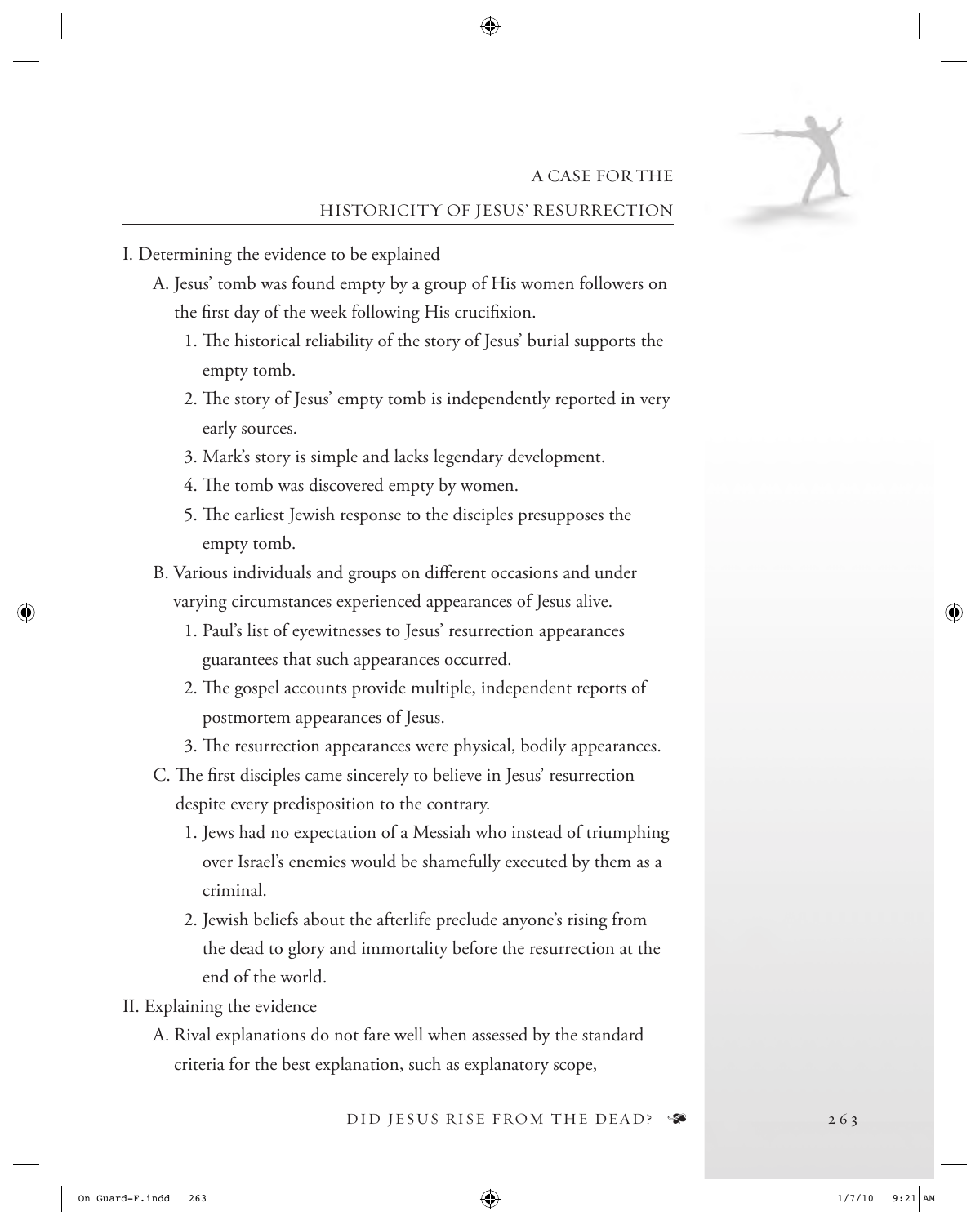explanatory power, plausibility, being contrived, disconfrmation by accepted beliefs, and outstripping its rivals in meeting these criteria.

- 1. Conspiracy theory
- 2. Apparent death theory
- 3. Displaced body theory
- 4. Hallucination theory
- B. The resurrection theory when judged by these same criteria emerges as the best explanation.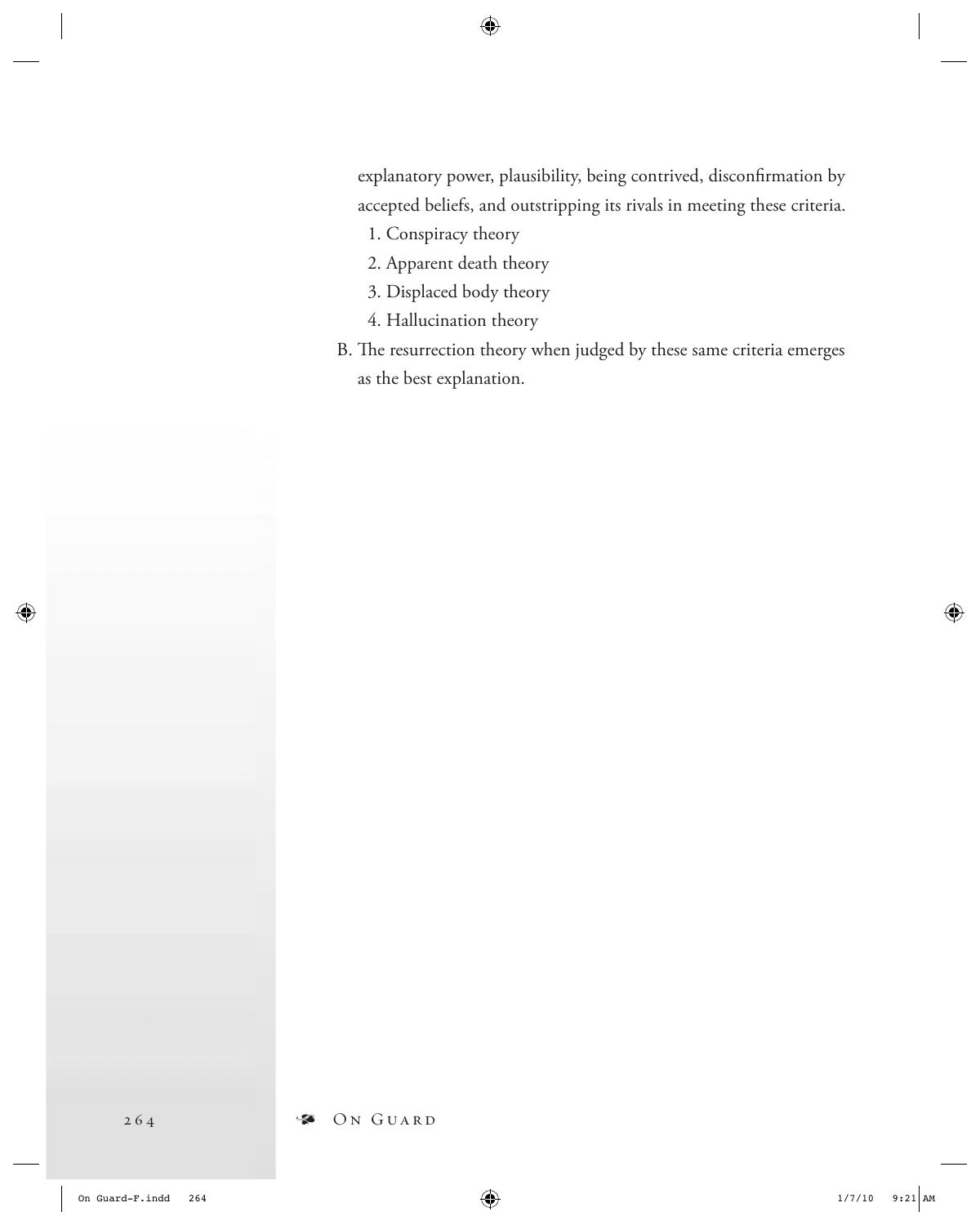## RELIGIOUS PLURALISM OBJECTION

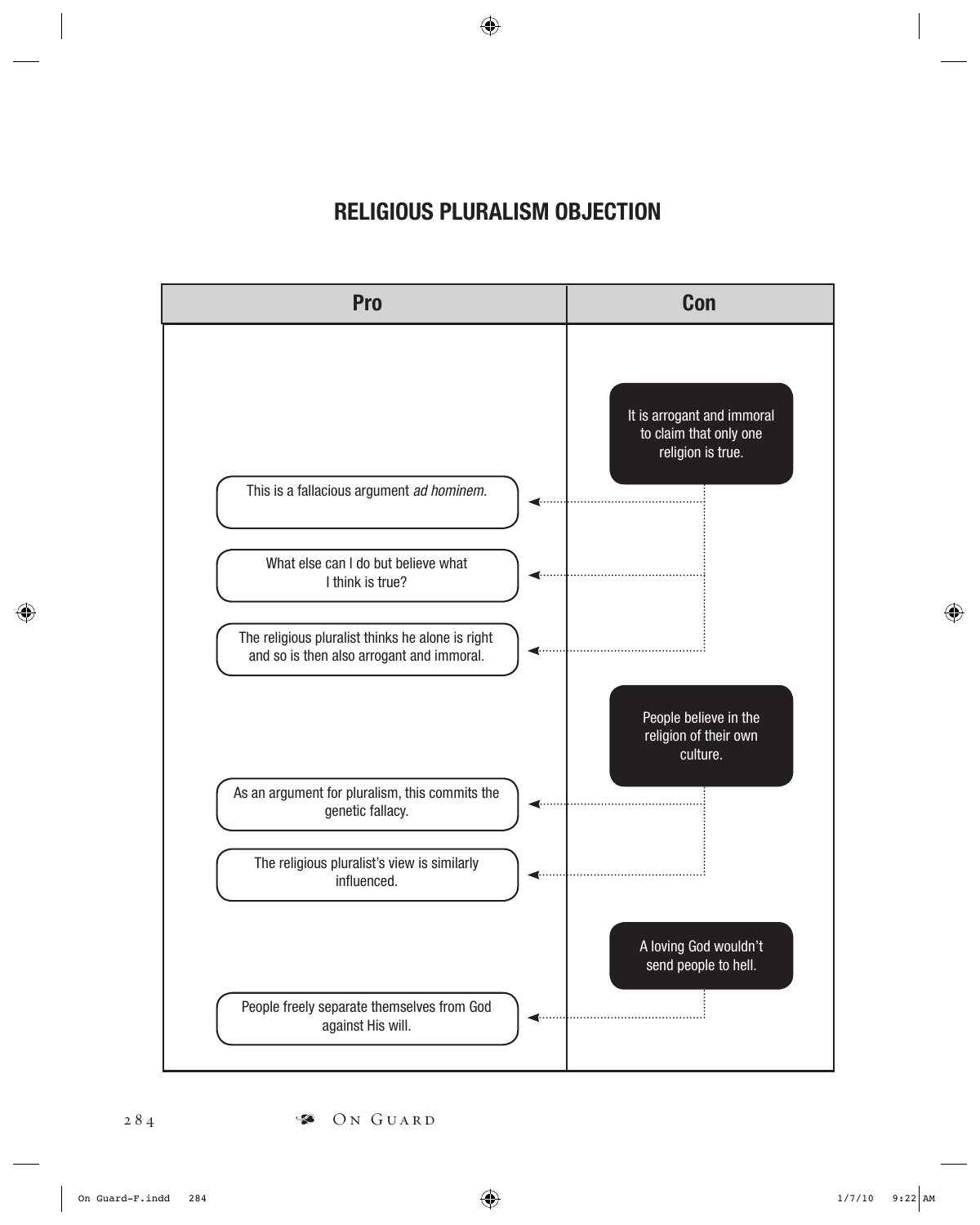

# RELIGIOUS PLURALISM OBJECTION (cont.)